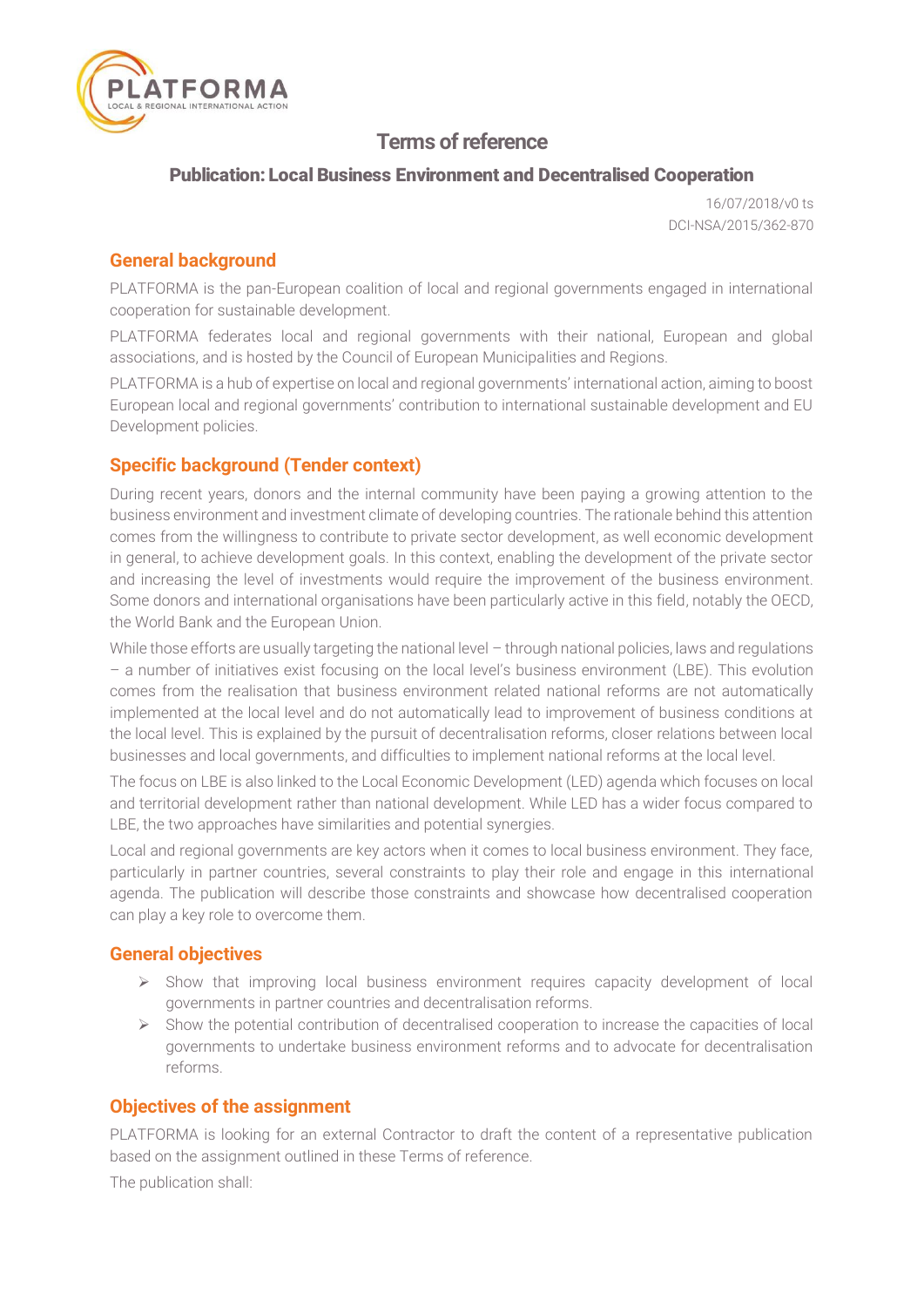- Describe the local business environment agenda, describing some existing initiatives and the role played by local and regional governments through examples from Africa, Asia (and Pacific) and Latin America.
- Clearly outline why local governments are important to improve the business environment at the local level.
- Identify needs in terms of capacities and skills for local governments to improve the business environment of their territories.
- Explain frequent legal and financial constraints and demonstrate the need to pursue decentralisation reforms (fiscal and administrative) to empower local governments to improve their local business environment through examples from Africa, Asia (and Pacific) and Latin America.
- Explore potential contributions of European local governments to the improvement of local business environment in partner countries through decentralised cooperation.
- Demonstrate that decentralised cooperation can be a useful tool to improve local business environment of partner countries.

## Methodology

#### Research

**Outline and Timeline**. The Contractor will propose a comprehensive Outline of the future publication, along with a suggested Timeline of works, for comments and approval by the PLATFORMA Secretariat.

Interviews. After approval of the Outline and the Timeline, the Contractor will provide a proposal list and questionnaire for information and data-gathering interviews of PLATFORMA partners and other stakeholders, including business associations, European Union officials.

Desk research. In addition to the Interviews, the Contractor will gather additional source of information and data through Desk research focusing on the different elements presented in the objectives of the assignment.

First draft. Based on input from the Interviews and the Desk research, the Contractor will provide a first draft of the text of the publication, along with proposals for illustrative content.

Final draft. Based on the approved First draft, the Contractor will provide a Final draft of the publication.

### **Coordination**

It is suggested that all interviews and coordination meetings be organised virtually through the Internet. In case physical meetings are judged necessary by the Secretariat, the costs of travel and accommodation shall be borne by PLATFORMA.

1<sup>st</sup> coordination meeting. The Contractor will meet the PLATFORMA Secretariat in order to discuss and approve (i) the Timeline, (ii) a proposal for Interviews, and (ii) a proposal for Desk research.

2<sup>nd</sup> coordination meeting. The Contractor will meet the PLATFORMA Secretariat in order to (i) present and discuss the proceedings of the Interviews, and the Desk research, as well as to (ii) discuss and approve a revised Outline of the publication based on the gathered information and data.

3<sup>rd</sup> coordination meeting. The Contractor will meet the PLATFORMA Secretariat in order to (i) discuss, fine-tune and approve the First draft of the publication.

## Expected deliverables

1. Timeline. The Timeline will include final delivery dates by the Contractor of each deliverable listed in this section  $(1-7)$ .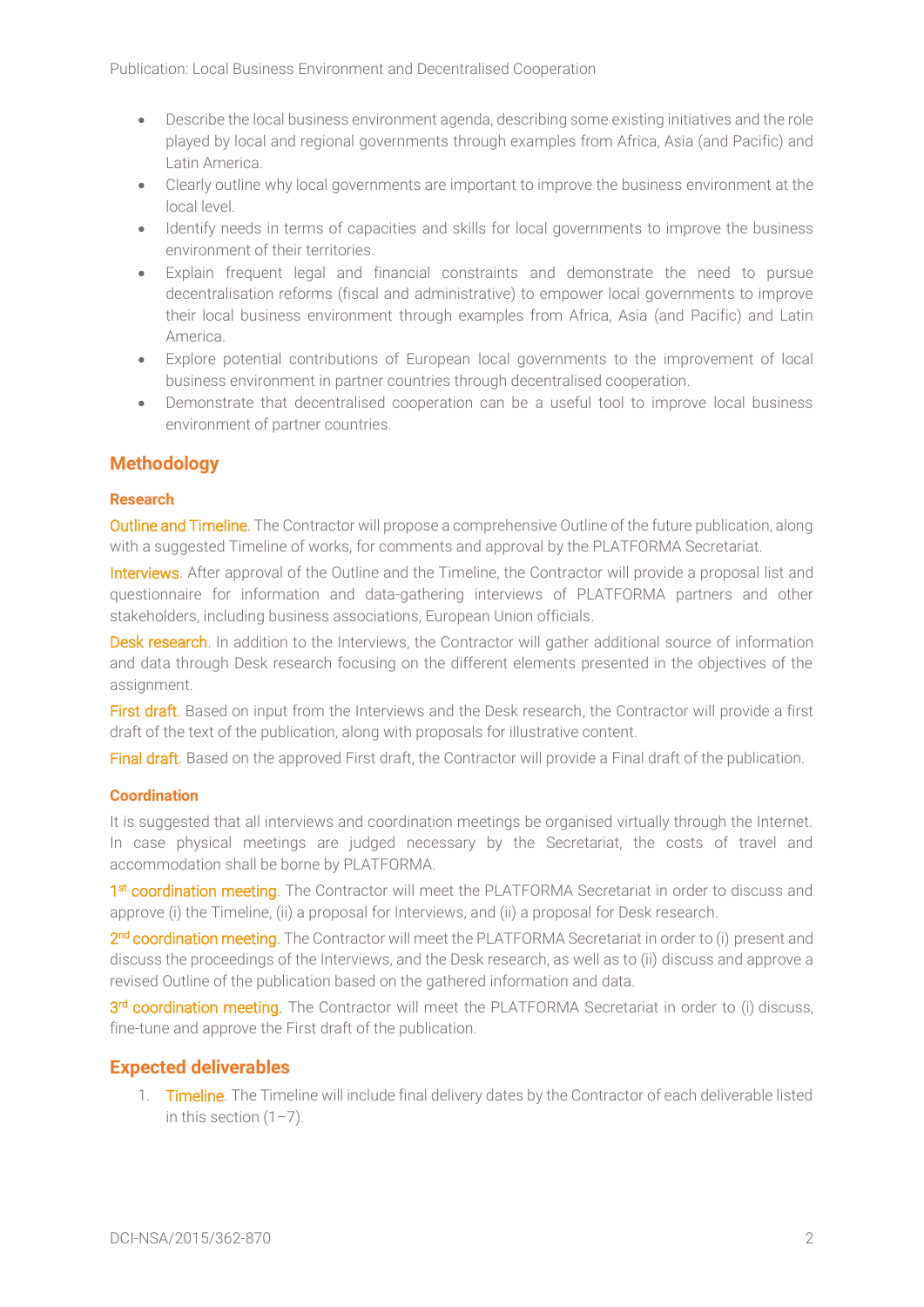- 2. Outline. The Outline of the future publication will include: (i) principal sections and sub-sections of the publication along with a short description of the objective and content of each section, (ii) an estimated count of pages<sup>1</sup>/words per section or sub-section.
- 3. Interviews. The proposal for Interviews should include (i) a short methodological description of the Interviews, including their objective; (ii) identification of at least five targeted partners, stakeholders or personalities to be interviewed, (iii) draft interview questions. Partners or stakeholders targeted by the Interviews shall include, among others, (i) current partners of PLATFORMA; (ii) selected European Union Delegations in partner countries; (iii) selected EU officials; (iv) selected representatives of business associations. PLATFORMA will propose suitable interview candidates. The Contractor will provide PLATFORMA with all input collected through the Interviews.
- 4. **Desk research**. The proposal for Desk research should include (i) a short methodological description of the Desk research, including its objective, and how it will supplement information gathered by the Interviews; (ii) identification of specific types or examples of information, documents, and data to be gathered. The Contractor will provide PLATFORMA with a list of documents or sources used for the publication.
- 5. First draft. The First draft of the publication shall be based on the information and data gathered through the Interviews, and the Desk research. In addition to plain text, it should be enriched with proposals for illustrative content, such as text frames (boxes), quotes, tables, graphs, infographics, etc. In addition, it will include an executive summary and recommendations towards local governments and EU institutions.
- 6. Final draft. The Final draft of the publication is the principal deliverable of the assignment. It will be considered delivered upon final approval by the PLATFORMA Secretariat.

# Contractor profile

The Contractor should ideally

- have thorough knowledge and understanding of
	- o Decentralised development cooperation
	- o European development and international cooperation policy
	- o Business environment initiatives
- have demonstrated experience in drafting publications, conducting research and/or redacting policy analysis;

# Technical specifications

Language. All deliverables shall be provided in UK English. The Contractor shall be responsible for correct language and grammar. Documents with apparent mistakes in spelling, grammar, or style shall be rejected.

Style. The publication shall be drafted in a modern, fresh and light reading style, avoiding complicated or very technical terms, if possible. All used acronyms shall be explained in footnotes or in a separate section. The text shall adhere to the reference style published in the European Union *Interinstitutional style guide*<sup>2</sup>.

Format. All deliverables shall be delivered electronically, by electronic mail or as downloadable documents (links). All files shall be delivered in the Microsoft Office file format (Office Open XML), OASIS file format (OpenDocument), or any other open format for storage and transmission of digital data. Pictures, infographics or drawings shall be sent in original format and size (not only copy-pasted in a text document).

 $\overline{a}$ 

<sup>1</sup> At ~450 words per page.

<sup>2</sup> *[Interinstitutional style guide](http://publications.europa.eu/code/)*. European Union (2011 and subsequent updates)